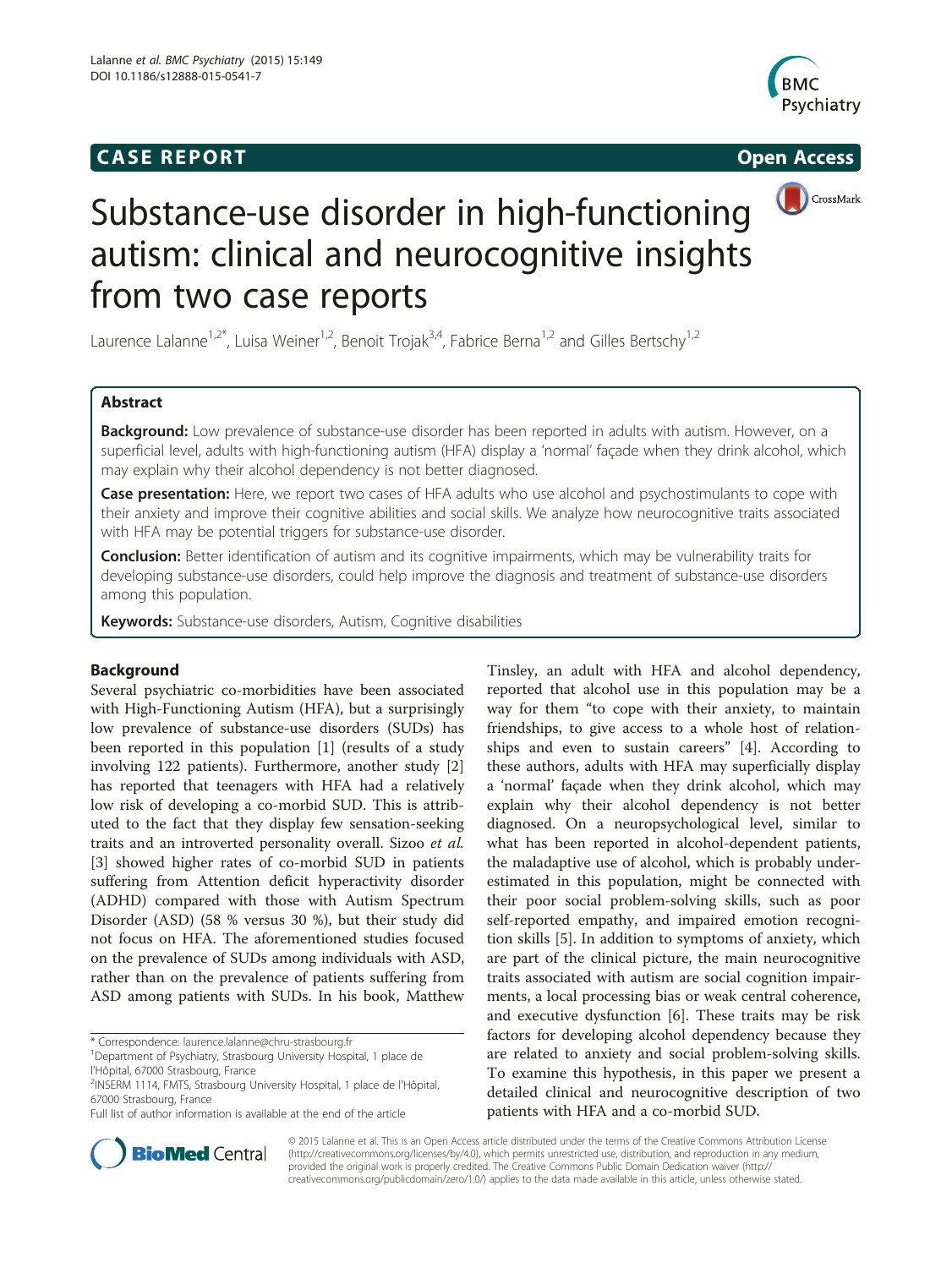### Case presentation

### Mr. B. and Mr. T.

Mr. B., a 45-year-old single man, was admitted to our psychiatric department for the first time in 2009. He was socially withdrawn. Upon being admitted to our department, he requested treatment for anxiety and major depression co-morbid with alcohol dependency. As he described it, his depressive episodes in the past could rapidly switch to mania. The current episode had lasted for 2 months. When we met him, he presented with a sad mood associated with a worsening of symptoms in the morning hours, early-morning waking, psychomotor retardation, weight loss, and excessive guilt. His constant anxiety led him to spend the whole day, and sometimes the whole night, wandering the streets. He had a very rigid schedule and an impressive calendar memory. His social behavior was aloof and naïve. For example, due to his difficulty with mental state attribution, he might give his house keys to complete strangers if asked to do so. His communication style was very detailed, egocentric and literal. He only showed an interest in talking about his main passions, such as detailed historical events and politics. Mr. B. explained that ever since early childhood he had always been lonely and had always lacked "social intelligence." He displayed many types of ritualistic and restricted behaviors. For example, he bought the same food in the supermarket every day, his time was spent on the same activities, at the same time, every day, and his interests were restricted to history, as well as international and national politics. When something unexpected happened, like a tram being late, he showed increased anxiety and an intense craving for alcohol and smoking which led him to consume both substances in a compulsive manner. The patient reported a heightening of his attentional capacity after smoking, and lower anxiety levels after drinking alcohol. Owing to alcohol intoxication, he stopped tending to his apartment and accumulated a lot of debts. In the past, he had tried to cut back on his drinking, but such attempts had lasted less than a week. His addiction to alcohol and cigarettes began when he was an adolescent. During the first interview, he was diagnosed as tobacco and alcohol dependent according to DSM-IV criteria (Fagerström score: 10; Alcohol use disorders test =  $35$ ,  $>12$ ), as well as suffering from a major depressive episode.

In his psychiatric history, he had been admitted to other departments of psychiatry three times for the same reason between 1989 and 2009. Psychiatrists concluded he was suffering from a bipolar disorder coupled with alcohol abuse. His father, whom Mr. B described as a lonely man with many hobbies, had autistic traits and was being treated for bipolar disorder. At the age of 8, he had no school friends and was only interested in reading books. He had no interest in playing with other children or in sports. Although no significant delay was ever reported in language or academic functioning, ever since his childhood, Mr. B. has been described as aloof. He walks on tiptoe, cannot ride a bicycle or tie his shoelaces, and his handwriting is described as "clumsy". During his early adult life, he excelled academically, studying political science and international relations before obtaining a degree in ethnological science. When he was diagnosed with bipolar disorder in 1989, he stopped studying, and has been employed only for short periods.

His developmental history, as well as his current clinical picture, is consistent with ASD diagnosis according to the DSM-IV criteria and quantitative screening and diagnostic measures, such as the Autism Spectrum Questionnaire (AQ [\[7](#page-4-0)]). A comprehensive neuropsychological battery was administered. Mr. B.'s score on the Wechsler Adult Intelligence Scale - 3rd edition (WAIS - III) indicated that he has an average IQ (FSIQ = 92), with higher verbal abilities than visuo-perceptive skills, and a significantly slow processing speed, probably due to dyspraxia and attentional difficulties. In memory tasks, Mr. B. is able to encode and retrieve symbolic verbal information, such as information about his restricted interests (e.g., newspapers, history textbooks), but encoding and retrieval of other types of verbal information are difficult. With most of the visual episodic memory tasks, his results were below average, especially with those that relied more on attentional resources. His social cognition and empathy skills as a whole are impaired. Furthermore, Mr. B.'s neuropsychological profile is characterized by difficulties with set-shifting and cognitive flexibility (in the Trail Making Test, Hayling test, Six Elements Test, and with verbal fluency tasks), weak central coherence—as observed in his copy of the Rey-Osterrieth Complex Figure as well as his highly developed memory for historical and cultural facts (e.g., "Information" subtest of the WAIS-III)—and social cognition impairments. His neuropsychological profile is consistent with both the clinical picture already described (behavioral and social rigidity, restricted interests, and impairments of mental attribution) and the major neuropsychological theories applicable to ASDs.

Mr. B.'s treatment for his mood disorder in 2009 was 2 g valproic acid per day and 200 mg lamotrigine. To avoid delirium tremens, his alcohol withdrawal was managed with 30 mg diazepam per day. He received 900 mg acamprosate three times per day to prevent an alcohol relapse but was unable to stop smoking. After a three-month stay in hospital, he returned home and continued his outpatient psychiatric and social care in our department. Nevertheless, he was regularly hospitalized for alcohol intoxication combined with behavioral disorders and depression. We increased the daily dosage of valproic acid to 2.5 g and lamotrigine to 400 mg, and in 2012 his mood disorder treatment was changed to 2 g valproic acid and 200 mg quetiapine per day.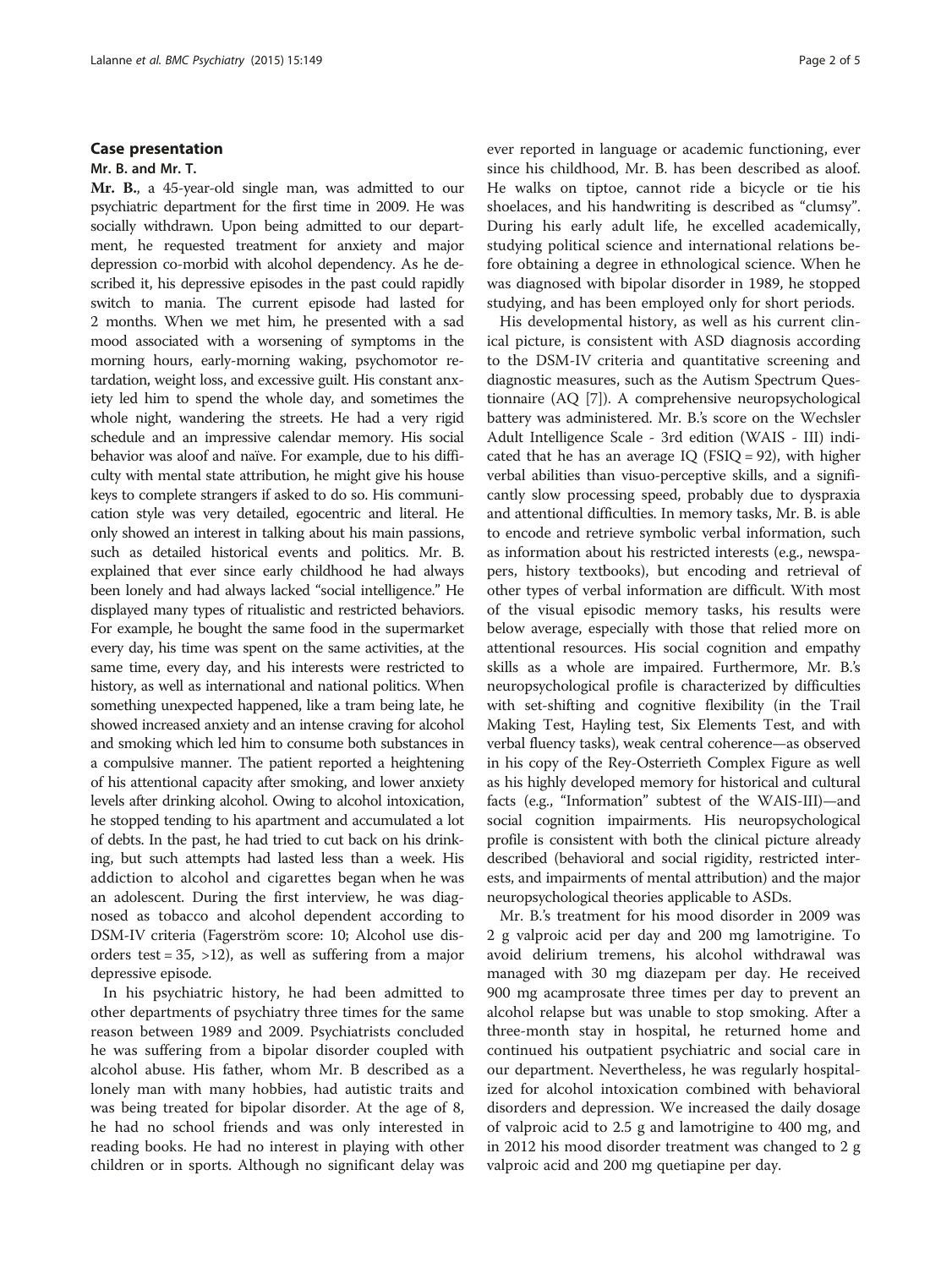The patient's alcohol dependency was first treated unsuccessfully with 50 mg per day naltrexone for more than 3 months. We then switched to baclofen, which was titrated over a 5- week period up to 170 mg per day. However, he was unable to refrain for even 2 h from buying a bottle of beer when he left the hospital. After the HFA diagnosis, his follow-up care was re-organized and adjusted to suit his clinical and cognitive functioning. Currently, his inpatient stays are programmed in advance, last 3 days, and occur once a month. He has psychiatric and psychological outpatient appointments once and twice a week, respectively. They are scheduled on the same days every week to encourage attendance and to limit the anxiety associated with a change in routine. In addition to these environmental modifications, his psychological follow-up was designed according to a cognitive remediation and CBT-inspired framework, the aims being to improve his cognitive flexibility and problem-solving abilities, by means of behavioral exercises involving role-playing and goal management training [[8](#page-4-0)], as well as his social cognition abilities. Emotional awareness and social role-playing were included at later stages of his treatment. Mr. B. is now able to identify and express some of his emotions. Appointments always follow the same pattern, namely, identification of his emotional state, followed by a review of his past and future goals for the day, and discussion of a topical political issue. After a year of twice-weekly treatment, Mr. B.'s social behavior is more reciprocal and flexible. His independent functioning has also improved. He honors his appointments and tends to his apartment; nurses are able to provide home care; and his alcohol consumption is limited to 3 cans of beer per day.

Mr. T., a 55 year-old divorced man, was sent to us for treatment for his addictions in 2011. After consulting many psychiatrists and neurologists over the past few decades, he had recently been diagnosed with Asperger Syndrome by a specialized clinic. With respect to his psychiatric history, he was hospitalized in 1973 for anorexia, and he had suffered from recurrent depressive episodes that started in 2002 and were treated, to no avail, with (successively) sertraline (200 mg per day for 3 months), fluoxetine (40 mg per day for 6 months) and venlafaxine (250 mg per day for 1.5 months). At the end of 2002, a neurologist treated him with 50 mg methylphenidate per day for suspected ADHD, a diagnosis related to difficulties with working memory and attentional tasks identified in a neuropsychological assessment. The diagnosis was confirmed by a psychiatrist and the treatment was continued. As the patient was afraid of becoming dependent on his treatment and highly anxious after taking it, he decided to take 20 mg only when he had to give a lesson. However, his anxiety was so great that he decided to give up treatment.

His brother has been diagnosed with an ASD. With respect to Mr. T's autobiographical history, he presented difficulties with social skills and had no friends. He felt different from others, and his interests were restricted to languages, including German, Modern Greek, and French. After attending a private primary school, he obtained a master's degree.

Mr. T. was addicted to strong black tea. He reported drinking 10 cups of tea every morning to improve his concentration and attentional abilities. A few hours after drinking this large quantity of tea, he felt anxious and complained of diarrhea, tremors, and epigastric pain. This anxiety lasted all day. Social contact with Mr. T. was difficult, although he was very talkative. His interactions were one-sided. It required a lot of effort on his part to understand other people's behavior, and he avoided eye contact. He found some sensory information such as certain smells, like perfume, and noises made by high heels, very distressing. Most of the time, because of these sensory abnormalities, his social difficulties, and the anxiety associated with change, he felt irritable, anxious, and impulsive. With impairments in empathy and social cognition, dysfunction in attention, working memory, and executive abilities, and a detailed, rather than global, information processing style (i.e., weak central coherence), his neuropsychological profile was consistent with his clinical picture and the HFA diagnosis. In the evenings, he was so overwhelmed by his work responsibilities that he drank two bottles of wine before going to sleep. Because alcohol impaired his cognitive and emotion-regulation abilities, Mr. T. found himself trapped in a vicious cycle of dependency on psychostimulants and alcohol. His high tea consumption helped him to improve his attentional and organizational abilities, but in the evening, his high level of excitation and anxiety delayed sleep onset, and Mr. T. found relief in drinking two bottles of wine each night. There was no day of abstinence, and because he found it impossible to give up strong tea and alcohol, he became dependent on them (Alcohol Use Disorders Identification Test = 24).

We persuaded Mr. T. to start by reducing his alcohol consumption. During the withdrawal phase, 20 mg diazepam was prescribed per day, mostly in the evening, together with 900 mg acamprosate 3 times per day. The dose of diazepam was rapidly lowered, but the patient still experienced anxiety in the evening and relapsed. Given that he refused to try an alternative pharmacological treatment, his psychiatric medical care was discontinued, and he started CBT and remediation cognitive therapy, according to the principles described in the case of Mr. B. However, unlike Mr. B., before beginning CBT and executive function remediation sessions, Mr. T. had 12 sessions to try to improve his working memory by means of exercises of increasing difficulty [[9\]](#page-4-0). Furthermore, the aim of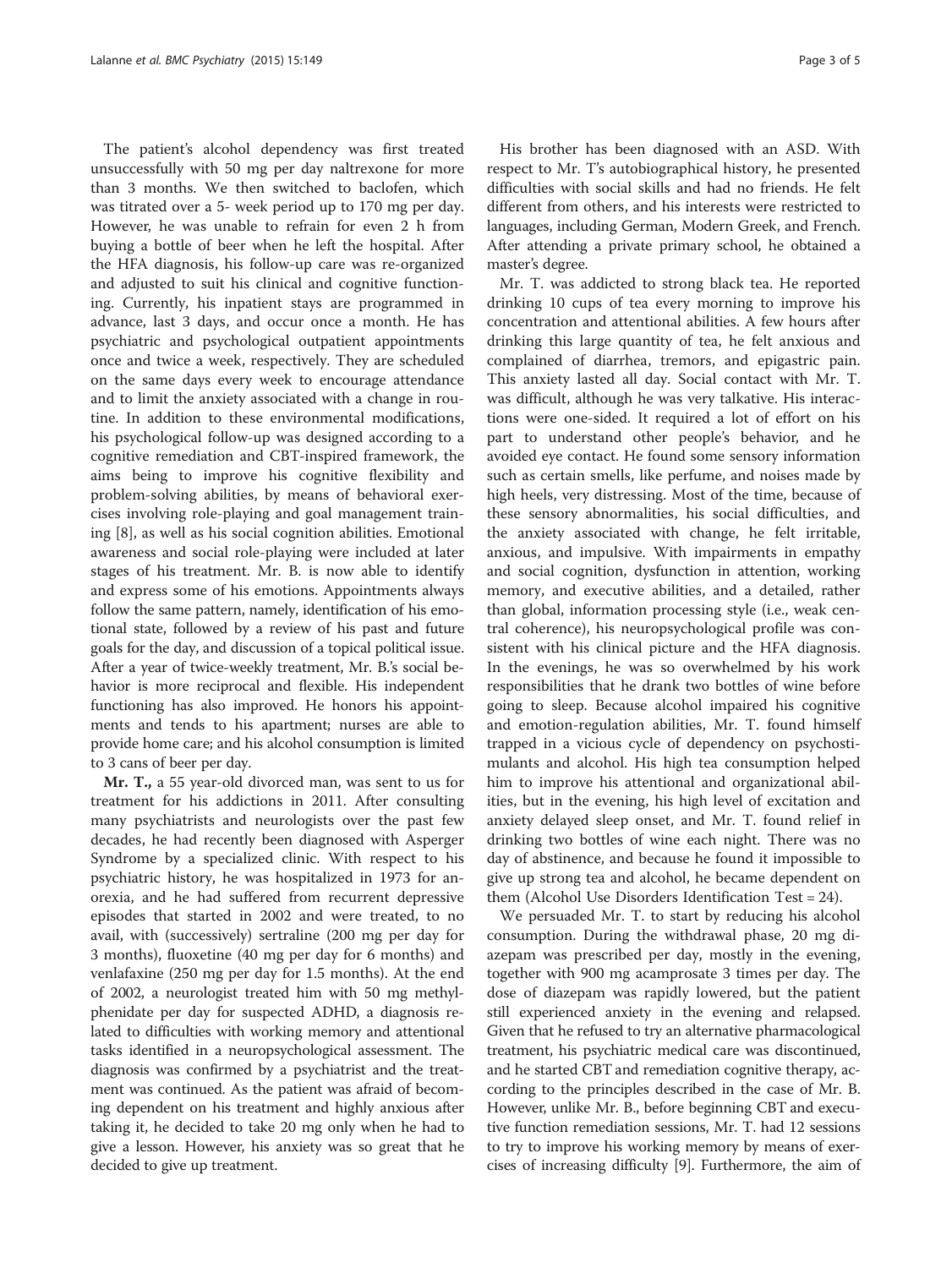Mr. T.'s CBT and executive function remediation was to improve his organizational and initiation skills, which seemed to be a contributing factor to maintaining his high levels of anxiety and some of his addictive behavior. The patient reported some alleviation of executive and working memory difficulties after therapy, but long-term feedback is not available, because Mr. T. is no longer one of our patients.

# **Discussion**

Our report describes the cases of two adults with HFA who were diagnosed late and who consumed high quantities of alcohol and psychostimulants. A first analysis of these descriptions could lead one to suppose that their SUD was explained by their psychiatric co-morbidities, namely depressive and anxiety disorders, which are often associated with addictive behaviors [\[10, 11](#page-4-0)]. Indeed, Mr. B had a mood disorder during the period of treatment. Concerning Mr. T, past depressive episodes were reported but this was no longer the case at the time of our assessments. Furthermore, both patients reported that their anxiety was associated with their behavioral and social rigidity. Given the strong link between anxiety and social rigidity, it is difficult to distinguish which of them is particularly involved in alcohol use in this population. As Matthew Tinsley reports in his book, social skill impairments associated with autism could contribute to alcohol dependency in patients with psychiatric disorders [[4\]](#page-4-0). Godfrey et al. [[12\]](#page-4-0) showed that a belief that alcohol may be able to enhance social skills and reduce anxiety predicts the amount that alcohol-dependent individuals consume. In our study, Mr. B. and Mr. T. reported that they drank to reduce their anxiety associated with unexpected events, sensory abnormalities, and social events, and to improve their social skills. With regard to schizophrenia, an FMRI study showed that patients who suffered from co-morbid SUD (alcohol or cannabis) had increased activation in the right superior parietal cortex and left medial prefrontal cortex, both regions involved in social cognition, and scored higher on a self-report scale for subjective emotional experience than did non-abusing patients [\[13](#page-4-0)]. These results suggest that socio-emotional processing may be less impaired in dual-diagnosis (schizophrenia and SUD) patients. In addition, Mr. B. and Mr. T. presented with attentional and executive dysfunction and attempted to improve their performance with psychostimulants such as nicotine, caffeine, and tea. Kumar et al. [[14](#page-4-0)] suggest that cognitive and behavioral impairments in patients with autism could be treated with psychostimulants such as methylphenidate or nicotinic agonistic agents. In fact, both our patients took psychostimulants to improve their neurocognitive abilities, and in both cases, their clinical picture was masked by their SUD, which resulted in a delayed diagnosis of their developmental

illness. Acknowledging the clinical and neurocognitive particularities of autism spectrum disorders, which seemed particularly relevant in both our patients for understanding the SUD, gave rise to psychotherapeutic changes that enabled them to improve their overall functioning.

## Conclusion

Teaching addictologists and psychiatrists how better to diagnose adult patients with autism could be useful from two perspectives. First, it could allow for the identification and better treatment of SUD in autism, the prevalence of which may be underestimated. Second, it could also permit the identification of specific autism-related mechanisms, such as cognitive inflexibility and changerelated anxiety, which may be a vulnerability trait for developing substance-use disorders. Unless such mechanisms are addressed, it is unlikely these patients will be encouraged to change their SUD.

# Consent

Written informed consent was obtained from the patients for publication of their case reports and any accompanying images. A copy of the written consent is available for review by the Editor of this journal.

#### Competing interests

We have no competing interests. We have no conflict of interest to declare with respect to the manuscript, including no financial, consultant, institutional, political, personal, religious, ideological, academic, intellectual, commercial or other relationships that could lead to any bias or a conflict of interest. We have no financial disclosure to make. We have no financial gain or loss from the publication of the manuscript. We received no support from any pharmaceutical company or other industry.

#### Authors' contributions

Apart from BT, all the authors were involved in Mr. B.'s psychiatric care. LL was involved in Mr. T.'s psychiatric care. Both patients benefited from neuropsychological expertise provided by LW and from addictological treatment provided by LL. Finally, the article was written by LW and LL. BT has made substantial contributions to the analysis and interpretation of data and has been involved in revising the article critically for important intellectual content. LL, LW, BT, FB and GB have given final approval of the version to be published and agree to be accountable for all aspects of the work in ensuring that questions related to the accuracy or integrity of any part of the work are appropriately investigated and resolved.

#### Acknowledgement

Special acknowledgement goes to the Centre Hospitalier Régional Universitaire in Strasbourg for its contribution.

#### Author details

<sup>1</sup>Department of Psychiatry, Strasbourg University Hospital, 1 place de l'Hôpital, 67000 Strasbourg, France. <sup>2</sup>INSERM 1114, FMTS, Strasbourg University Hospital, 1 place de l'Hôpital, 67000 Strasbourg, France. <sup>3</sup> Department of Psychiatry and Addictology, Dijon University Hospital, Dijon, France. <sup>4</sup> EA 4452, LPPM, University of Burgundy, Dijon, France.

Received: 15 December 2014 Accepted: 24 June 2015 Published online: 07 July 2015